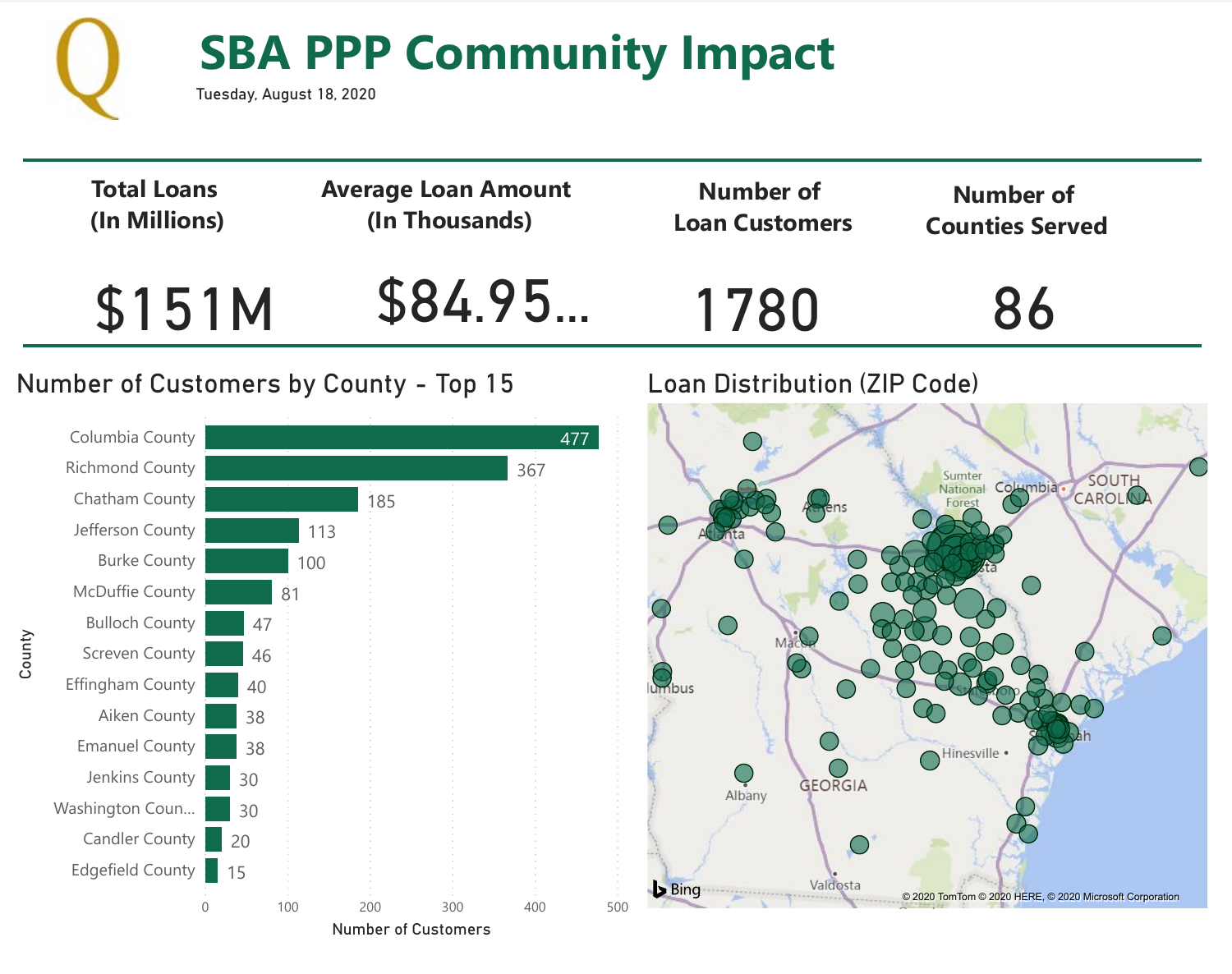

# 8/19/2020 PPP Loan Production **SBA PPP Production - Round 1 and 2**

Tuesday, August 18, 2020



Number of Loans by Round

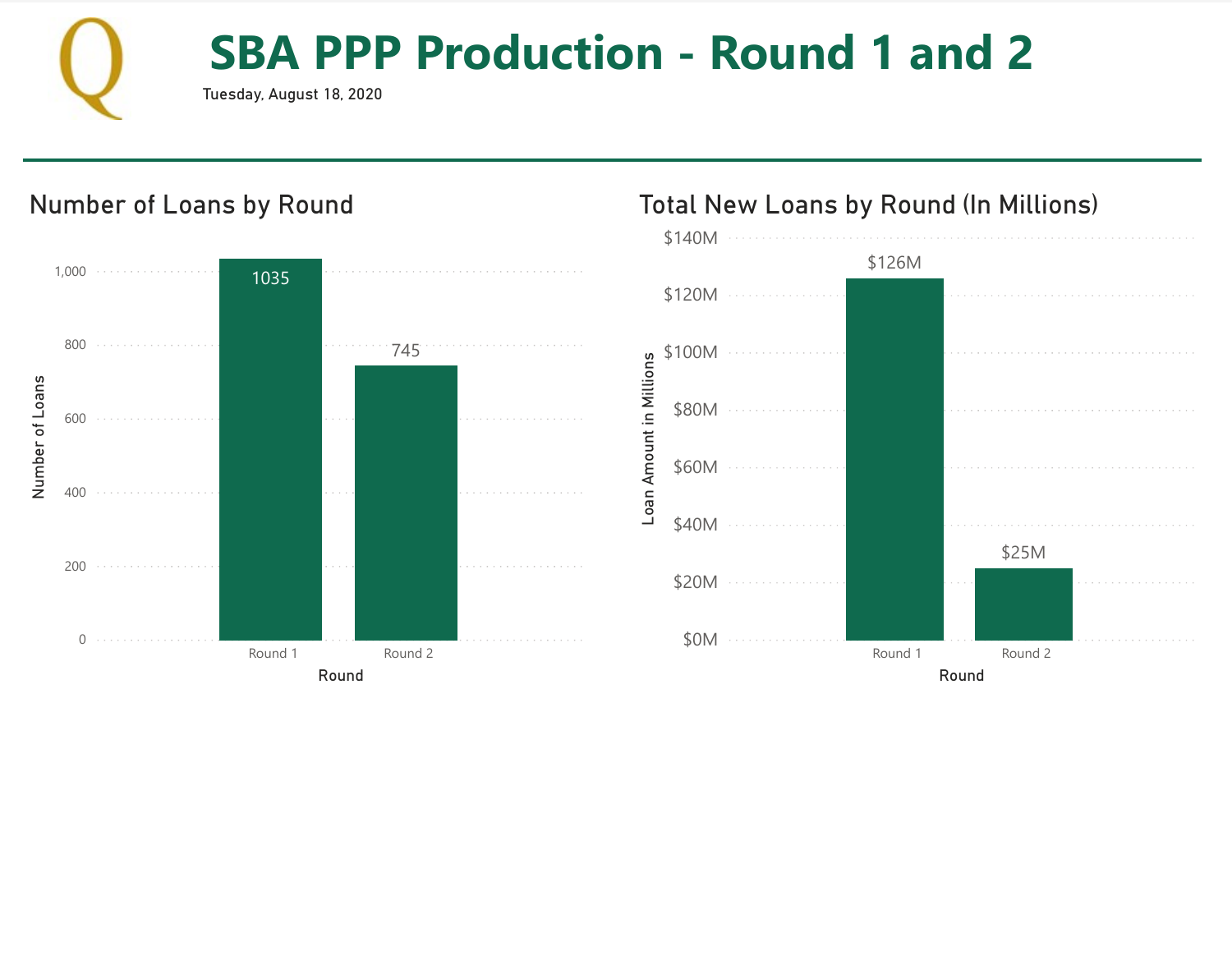

#### Total Loans in Millions by Sector (NAICS) - Top 10

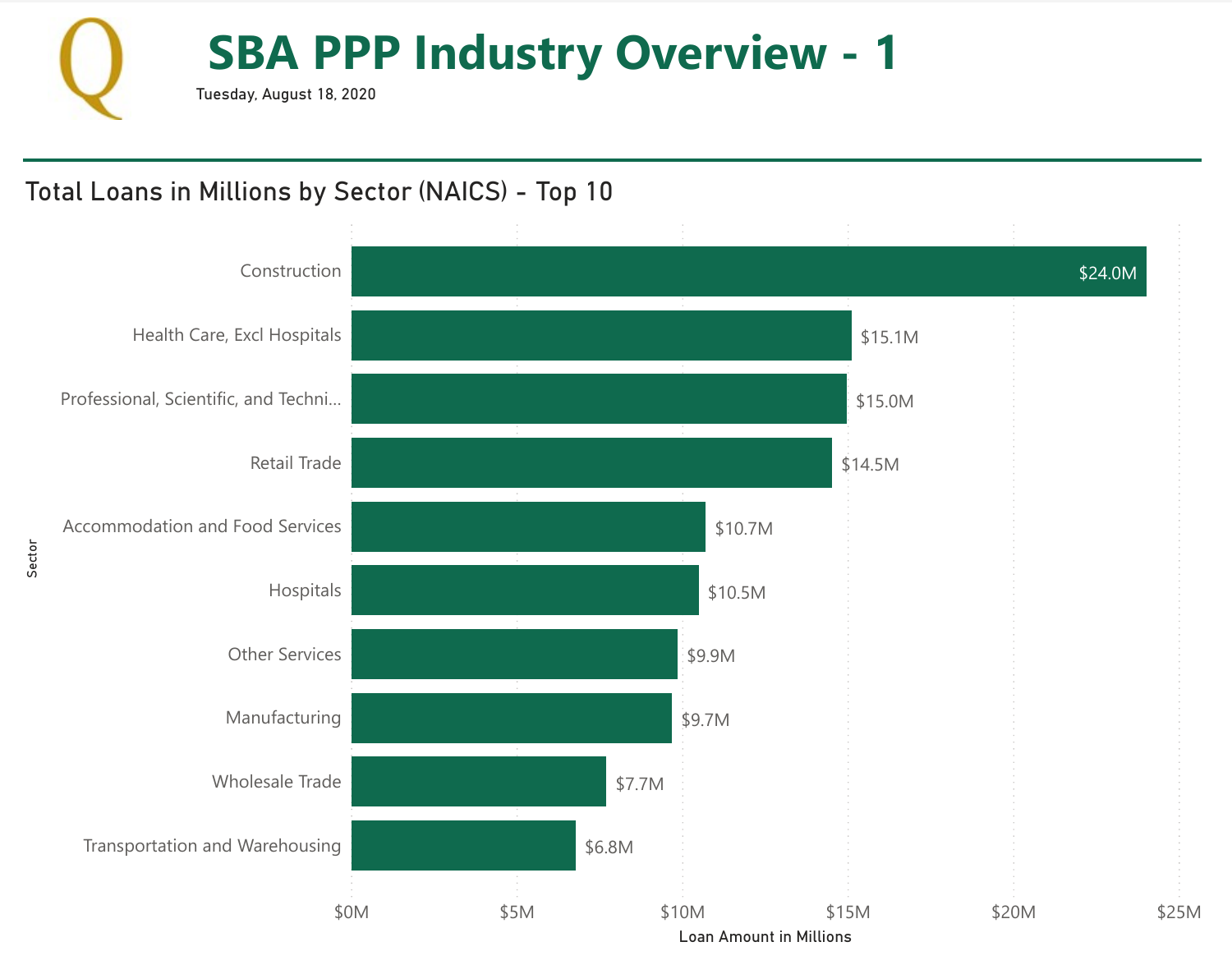

## Average Loan Amount (In Thousands) by Sector (NAICS) - Top 10